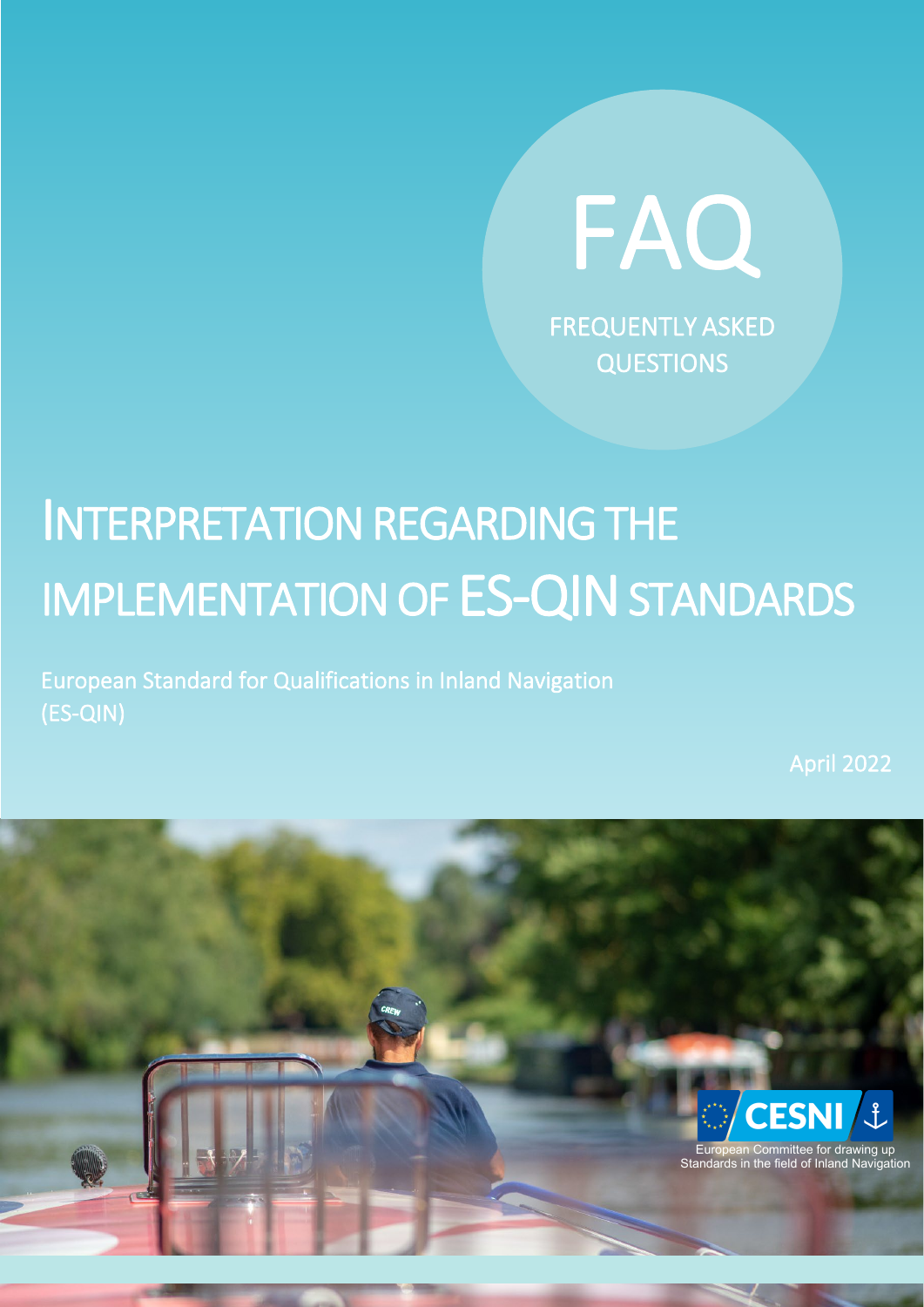#### <span id="page-1-0"></span>**PRELIMINARY REMARKS TO THE FAQ**

The interpretation by CESNI is without prejudice to the interpretation by the Court of Justice of the European Union (CJEU) or any other competent court.

CESNI's interpretation is a clarification and not a modification of the standards.

#### <span id="page-1-1"></span>**CONTACT**

European Committee for drawing up Standards in the field of Inland Navigation (CESNI) Secretariat of the Central Commission for the Navigation of the Rhine (CCNR) 2, Place de la République – CS10023 67082 Strasbourg Cedex France Email: comite\_cesni@cesni.eu Web: [www.cesni.eu](https://www.cesni.eu/)

All rights reserved © April 2022 © Picture: Adobe Stock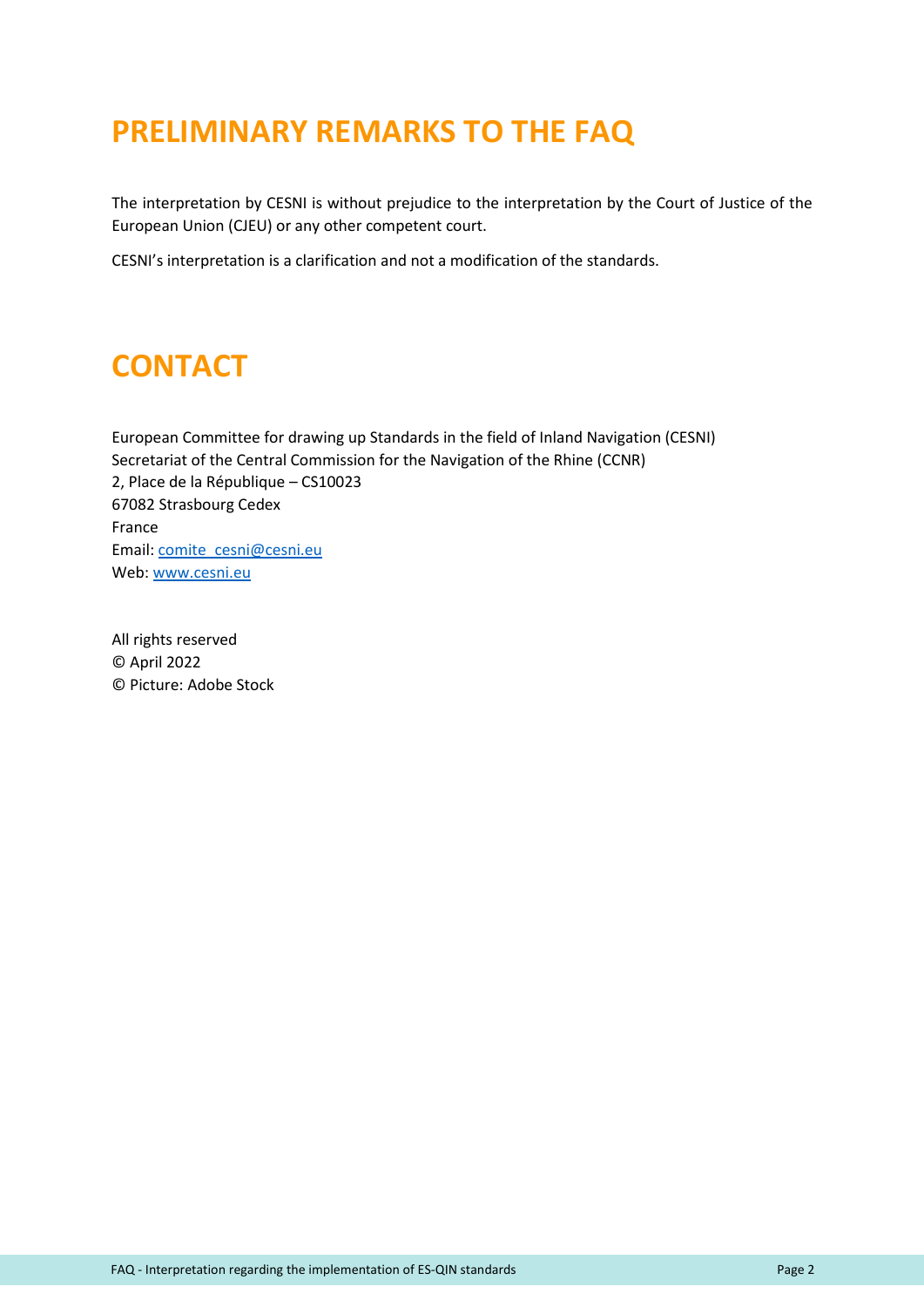### **TABLE OF CONTENTS**

<span id="page-2-0"></span>

|                | 1 PART I, CHAPTER 2, STANDARDS OF COMPETENCE FOR THE MANAGEMENT LEVEL          |  |  |  |  |  |
|----------------|--------------------------------------------------------------------------------|--|--|--|--|--|
| $2^{\circ}$    | PART II, CHAPTER 1, STANDARDS FOR THE PRACTICAL EXAMINATION FOR OBTAINING A    |  |  |  |  |  |
| $\mathbf{3}$   | PART III, CHAPTER 1: TECHNICAL AND FUNCTIONAL REQUIREMENTS FOR VESSEL HANDLING |  |  |  |  |  |
| $\overline{4}$ | PART III, CHAPTER 2: STANDARDS FOR THE ADMINISTRATIVE PROCEDURE FOR THE        |  |  |  |  |  |
| 5.             |                                                                                |  |  |  |  |  |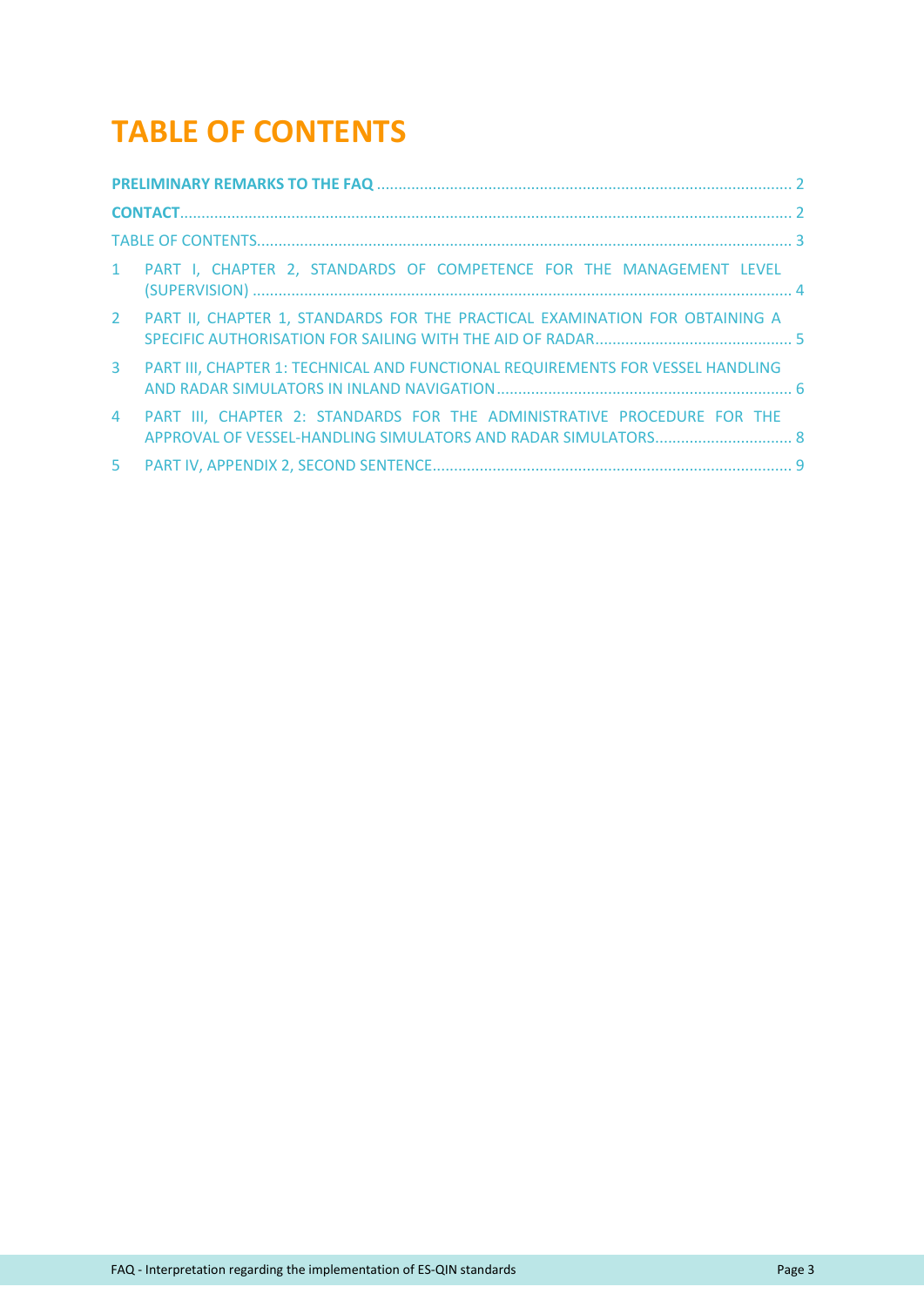# <span id="page-3-0"></span>**1 PART I, CHAPTER 2, STANDARDS OF COMPETENCE FOR THE MANAGEMENT LEVEL (SUPERVISION)**

Part I, Chapter 2 (Standards of competence for the management level), Section 0. (Supervision) reads as follows:

*Persons willing to qualify as a boatmaster shall demonstrate the competences listed in the following Sections 0.1 to 7.4 unless they have taken one of the following steps:*

- *completed an approved training programme based on the standards of competence for the operational level;*
- *passed an assessment of competence by an administrative authority aimed at verifying that the standards of competence for the operational level are met.*

The following interpretation applies:

"Persons who have accomplished one of the steps listed above, only have to prove qualifications listed in Sections 1.1 to 7.4. All other persons additionally have to prove qualifications listed in Sections 0.1 to 0.7".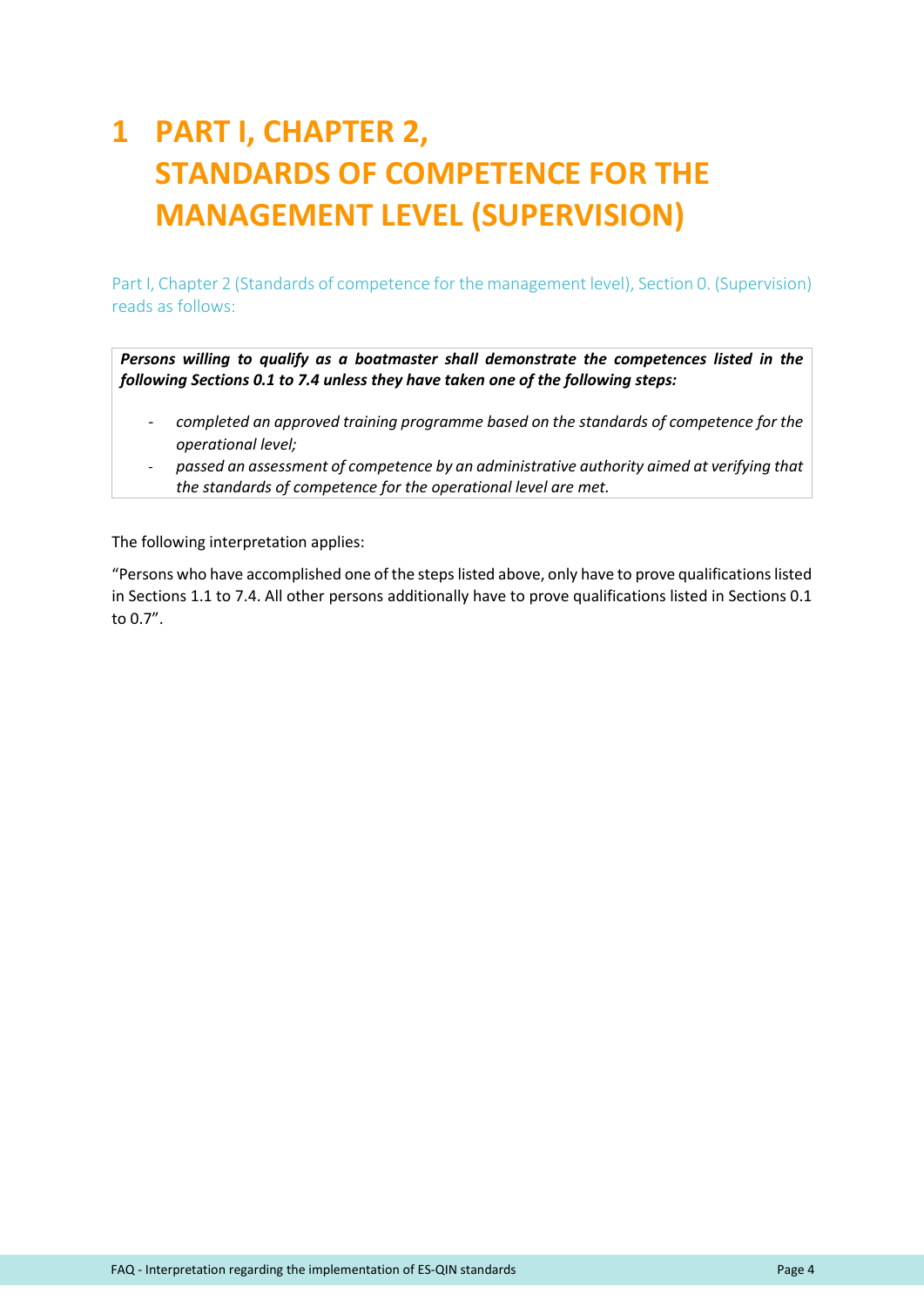# <span id="page-4-0"></span>**2 PART II, CHAPTER 1, STANDARDS FOR THE PRACTICAL EXAMINATION FOR OBTAINING A SPECIFIC AUTHORISATION FOR SAILING WITH THE AID OF RADAR**

Items 12 and 16 of the first part (1. Specific competences and assessment situations) of the standards defines the following examination element to assess the applicant's ability to apply rules governing the use of radar:

| <b>No</b> | <b>Competences</b> | Examination element                                                                                                                                                    |
|-----------|--------------------|------------------------------------------------------------------------------------------------------------------------------------------------------------------------|
|           | 4 1                | ensure co-operation between the person at helm and the person<br>using navigational radar installations according to visibility and the<br>features of the wheelhouse; |
|           | 4 1                | give commands to the person at helm including checking the<br>person's required knowledge and skills;                                                                  |

How should these elements be assessed in the case of a practical examination on an approved simulator equipped with a wheelhouse section designed for radar navigation by one person as set out in ES-TRIN according to the technical requirement no. 13 as laid down in ES-QIN, Part III, Chapter 1?

Examiners using an approved simulator as examination tool should invite the applicant to describe what communication between radar operator and person at helm (instructions and possible replies) could be viewed as appropriate on board a vessel that is not equipped with a wheelhouse section that is designed for radar navigation by one person as set out in ES-TRIN.

Approved simulators do not have to be equipped with separate devices for:

- 1) radar operation and
- 2) determination of the course and the speed of the craft for this specific assessment.

Examiners could also place the applicant in the operator room providing him with access to the radar screen. The applicant could give instructions to the examiner in the wheelhouse via radiotelephone. The examiner shall follow the instructions. The applicant has to anticipate the examiner's action and adjust it, if need be.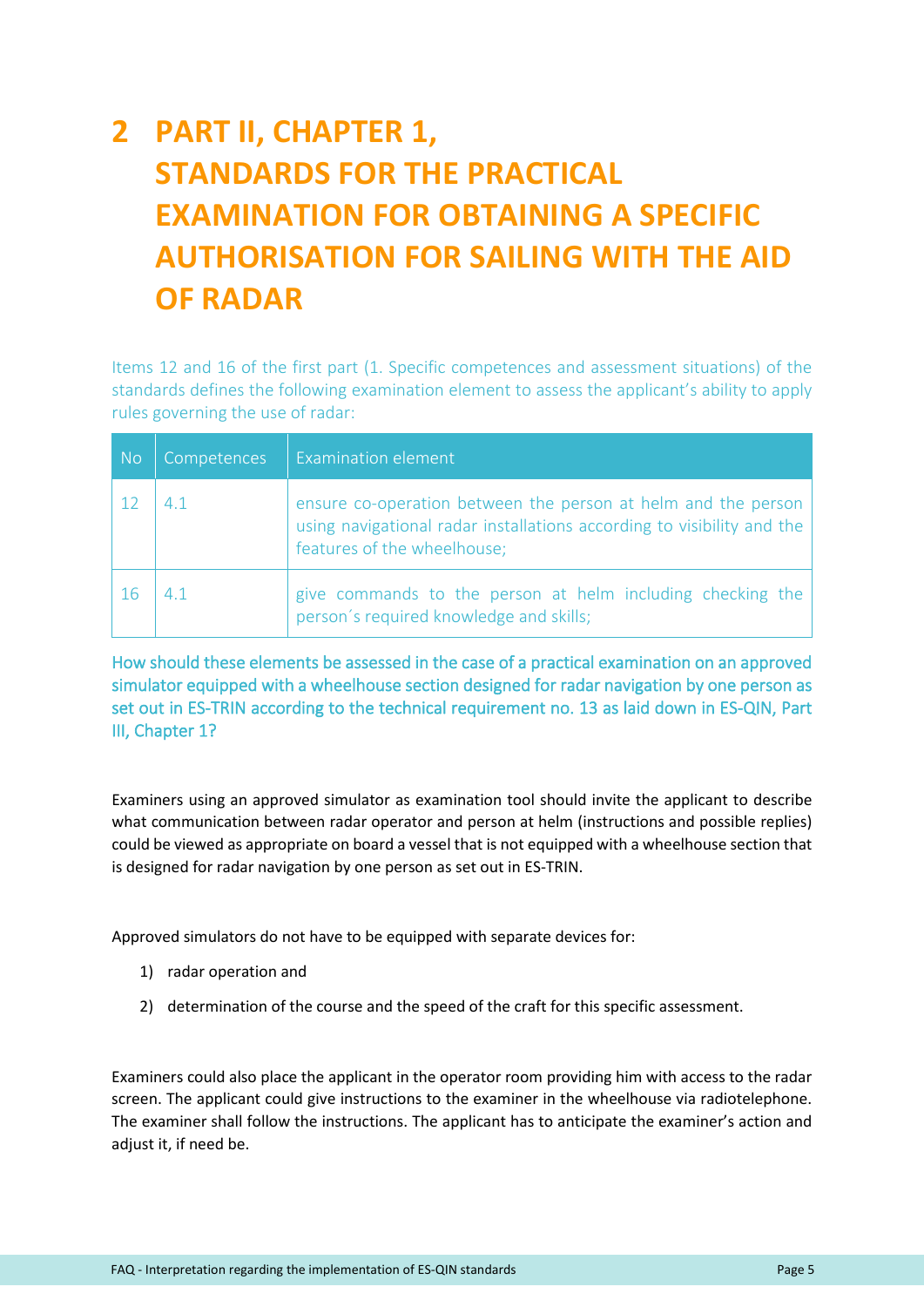# <span id="page-5-0"></span>**3 PART III, CHAPTER 1: TECHNICAL AND FUNCTIONAL REQUIREMENTS FOR VESSEL HANDLING AND RADAR SIMULATORS IN INLAND NAVIGATION**

Item 43 of the standard defines the quality level of technical requirements for the image section and size as follows:

| <b>No</b> | Item     | Quality level of technical<br>requirement                                                                                                                                                                                                                                                                                                                                                                                                                      | Test procedure     | Vessel<br>hand-<br>ling<br>simulat<br>or | Radar-<br>simulator |
|-----------|----------|----------------------------------------------------------------------------------------------------------------------------------------------------------------------------------------------------------------------------------------------------------------------------------------------------------------------------------------------------------------------------------------------------------------------------------------------------------------|--------------------|------------------------------------------|---------------------|
| 43.       | and size | Image section   The visualization system allows a view   Visual inspection of the $ x $<br>around the horizon (360 degrees).<br>The horizontal field of view may be<br>obtained by a fixed view of at least<br>degrees and additional<br>210<br>switchable view(s) for the rest of the<br>horizon. The vertical view allows the<br>view down to the water and up to the<br>sky as it would be seen from the<br>regular steering position in the<br>wheelhouse. | running simulator. |                                          |                     |

The fixed view should be of at least 210 degrees. Are these 210 degrees meant as uninterrupted?

For example, if a simulator exists with a forward view of 180 degrees and a secondary aft view with 60 degrees, would these in total 240 degrees arc of view comply with the requirement of item 43?

The 210 degrees requirement is addressing the forward view which goes beyond a 90 degrees view on both sides. **A monitor for aft view cannot be used to compensate the 210 degrees view.** So the simulator in the example would not comply with the quality level of the technical requirement for item 43. However minor interruptions of the visible arc, e.g. interruptions caused by the monitor frames, seem to be normal and can be accepted.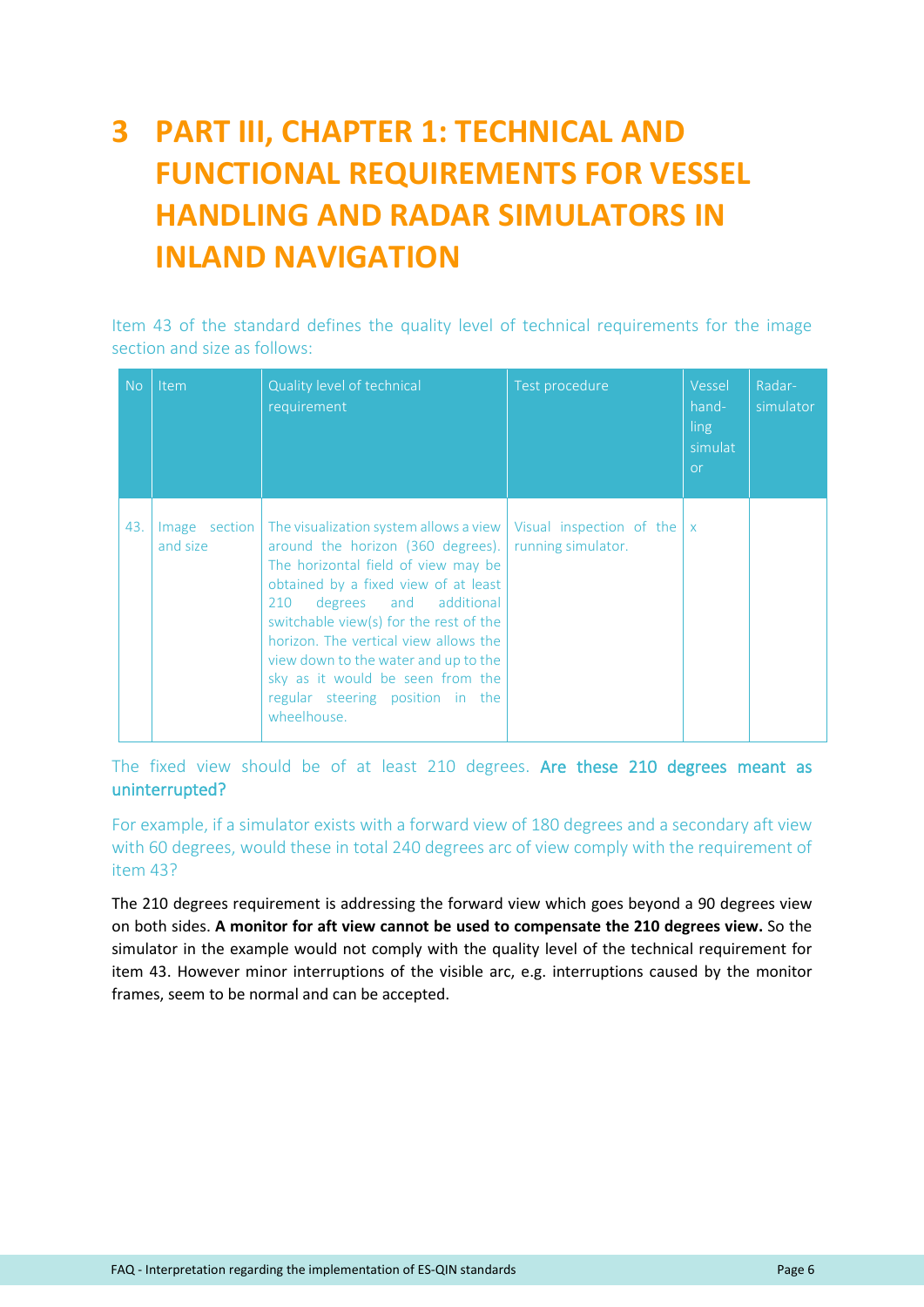Regarding the additional switchable view(s) to the fixed view: **does a simulator with an 1)** uninterrupted 360 degree turnable and 2) an outside view of 210 degrees still require additional views, for example stern views?

A system with a view around the horizon (360 degrees) has to continuously calculate the surroundings. If the visualisation system displays a 210 degrees forward view, the missing 150 degrees for the view around the horizon have to be obtained by switchable views. **If 360 degrees are already displayed, no additional switchable views are necessary.**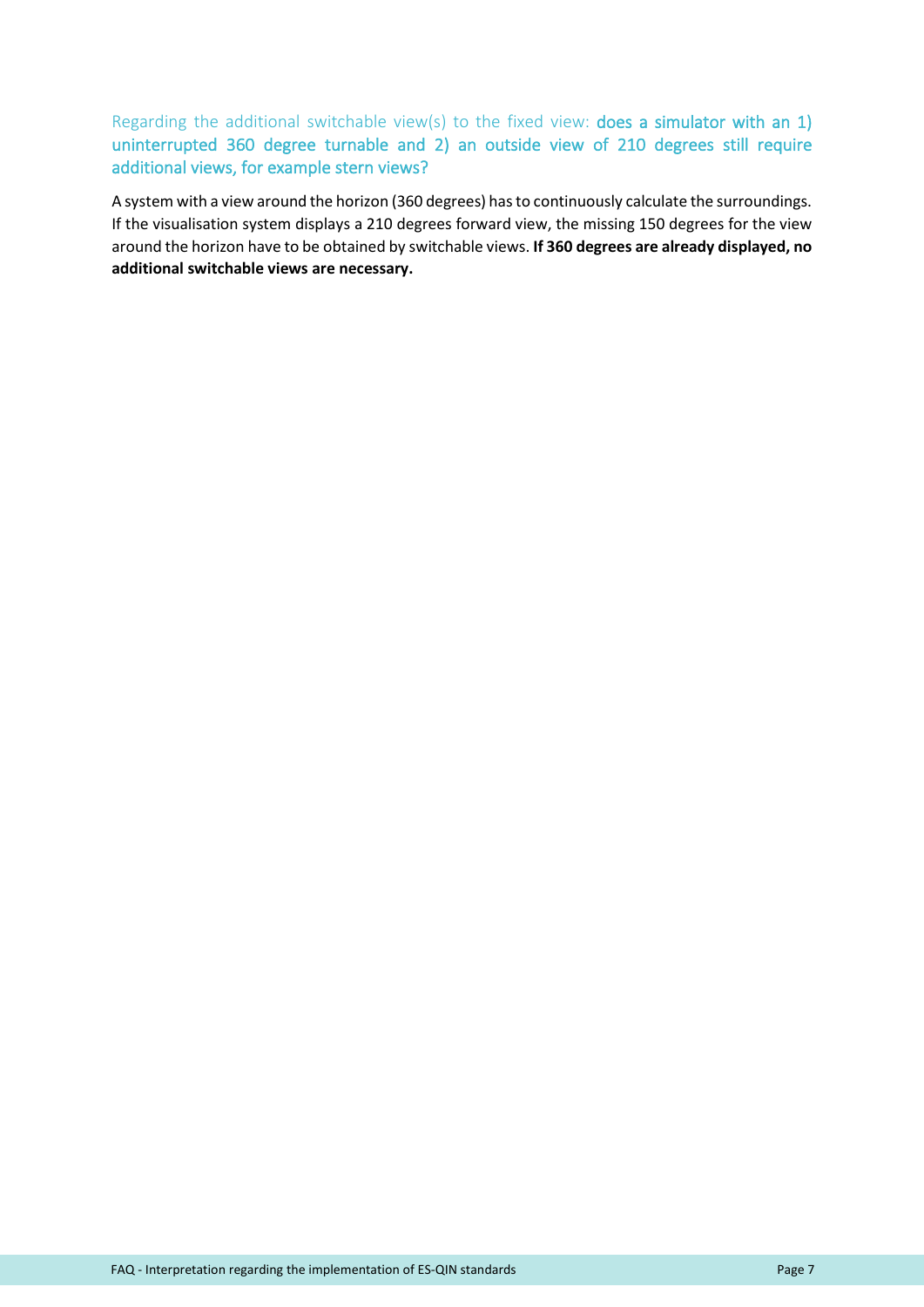# <span id="page-7-0"></span>**4 PART III, CHAPTER 2: STANDARDS FOR THE ADMINISTRATIVE PROCEDURE FOR THE APPROVAL OF VESSEL-HANDLING SIMULATORS AND RADAR SIMULATORS**

*(…)*

*The competent authority shall ensure that the minimum requirements specified in the standard for the functional and technical requirements of simulators are checked according to the test procedure for each item. For this exercise, the competent authority shall use experts independent from the entity conducting the training programme. Experts shall document the compliance check for each item. If the test procedures confirm that the requirements are met, the competent authority shall approve the simulator. The approval shall specify which particular assessment of competence the simulator is authorised for.*

Whenever the entity using the simulator to assess competences makes the formal request for approval, can they accompany the request with a report by external experts (on their own initiative)?

The **requesting entity** can provide the necessary analysis as demanded by ES-QIN Part III, Chapter 2, point 1.2, that may be taken into consideration by the competent authority, before granting/refusing approval.

More specifically additional documentation could be of use, when a description of the technical and functional requirements of the simulator has been provided by the manufacturer as part of the purchase or regular maintenance contract.

In order to avoid that the **requesting entity** uses external experts that are dubious or not known, independent external experts may be contacted. Manufacturers cannot be seen as independent external experts.